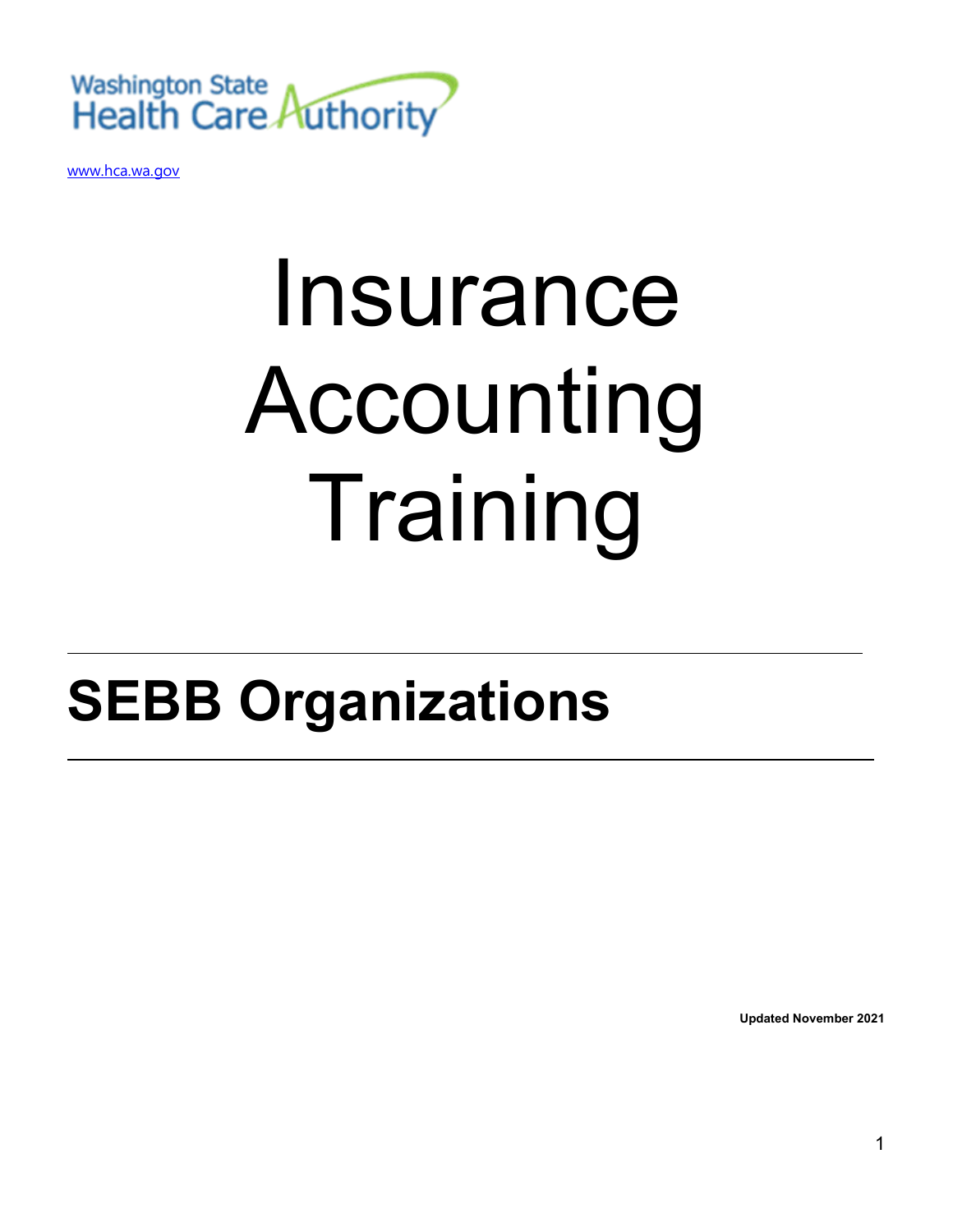### **HCA ERB Accounting Training for SEBB Organizations**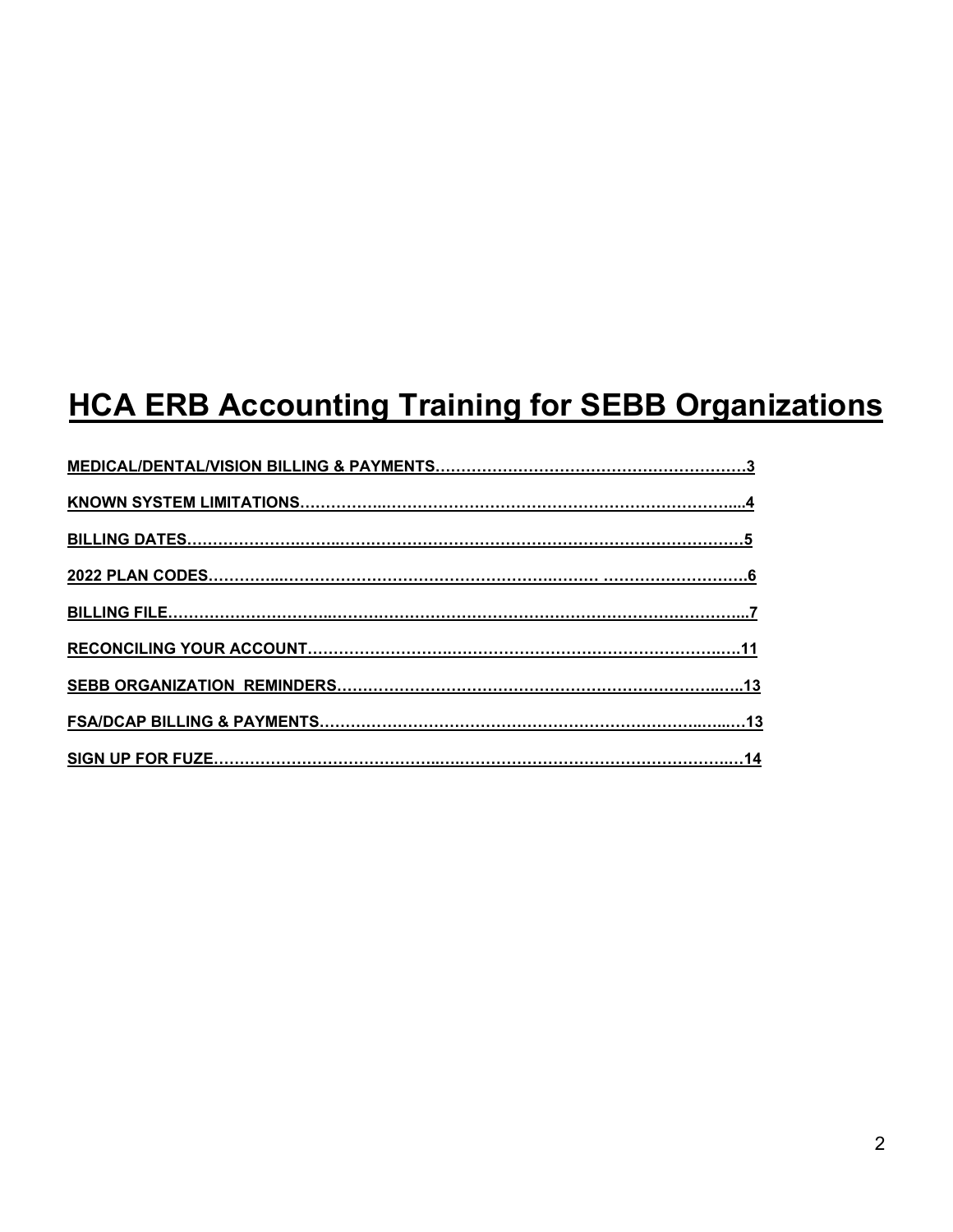### Medical/Dental/Vision BILLING

- **Monthly (INVmmyy)** billing is an automated process. It runs on "cycle 4", for K-12 organizations. The billing file is for coverage for the following month (for example, cycle 4 billing created on 12/15/2021 will be for 01/2022 coverage month, billing file created on 01/14/2022 for 02/2022 coverage month and so on).
- **Daily (DLYmmdd)** billing is triggered daily when an organization enters an eligibility change. For example, if an organization retro-enrolls a subscriber on 05/17/2022 with an effective date of 04/01/2022, the daily process would recognize that the April and May billing file had already run and would post both invoices as part of the daily process. Changes made after monthly billing will show on the next month's bill (in this example June).
- **Manual (ADJmm/dd)** billing occurs when an organization requests an adjustment via FUZE because the correction for an eligibility change can't be entered into SEBB My Account. In most cases, this occurs when the effective date you need to use for enrollment or termination does not fall within the lower limit date parameters; the effective date of the enrollment change is prior to an existing effective date already on the subscriber's account; or to you need to correct a keying error. ERB Division Outreach & Training staff will enter/correct the eligibility information and HCA ERB Accounting staff will manually post adjustments to the affected bill(s). You will see the effect of the change on your next month's billing file.

### PAYMENTS

- Premium payments are due no later than the  $5<sup>th</sup>$  of the month following the month of coverage (January 2022 coverage due 02/05/2022).
	- o Remittance will be sent to lockbox and **must include your unique organization number**:

#### *HCA-SEBB BENEFITS PO Box 94194 SEATTLE, WA 98124-6494*

- o This lockbox is for Medical/Dental/Vision/Basic Life/Basic LTD payments only.
- o IF your organization has a *PEBB account*, (i.e. you have School Board members participating in PEBB or an ESD with represented employees) you must make a *separate* payment and send to PO Box 84265, Seattle, WA 98124-8465.
- SEBB Organizations must remit exact premium billed.
	- If you are expecting a credit or additional charges, as a result of a retroactive change, you are encouraged to wait to "take the credit" or pay the extra months' premiums until you see it on your invoice. This will make monthly reconciliations much easier.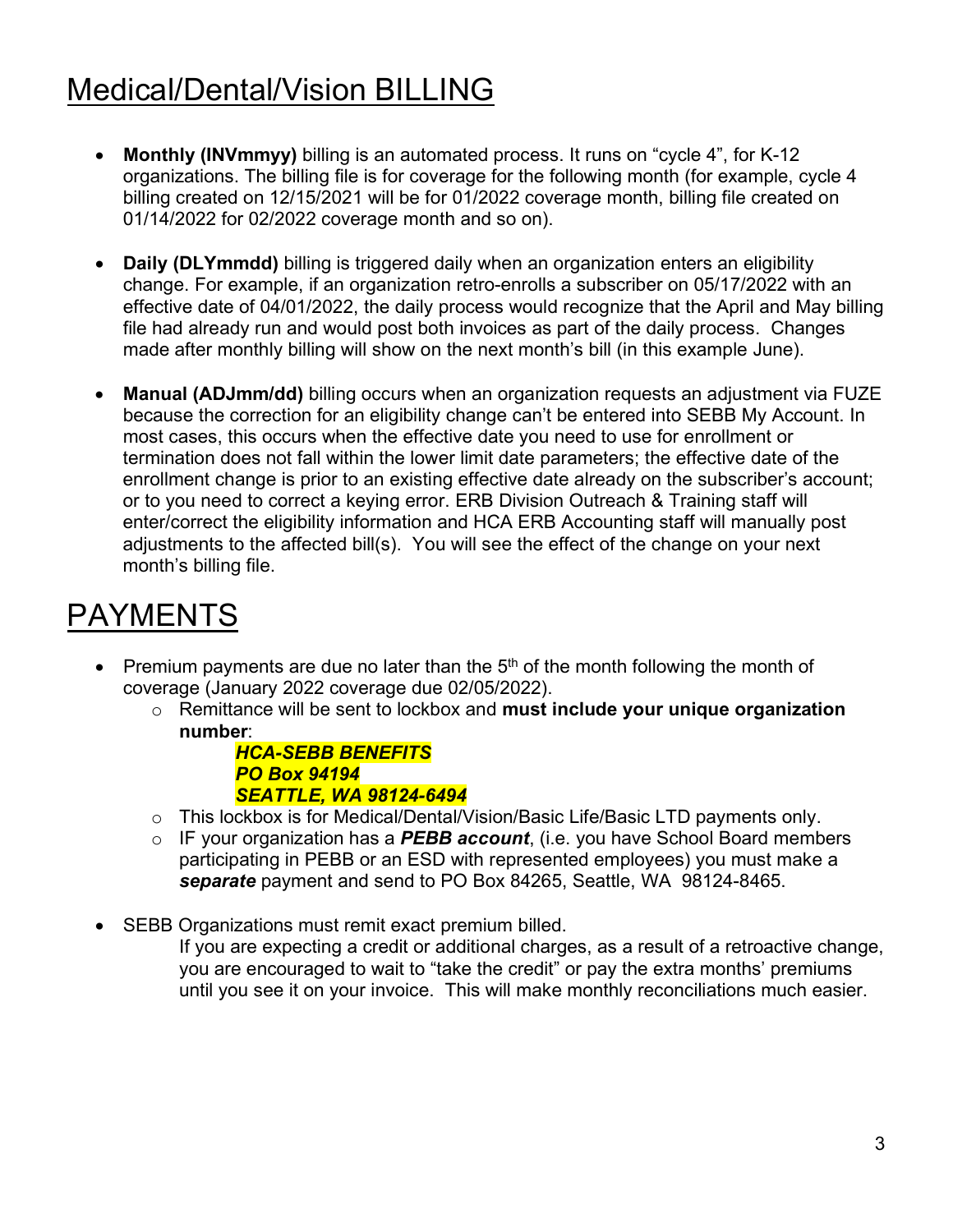### Known System Limitations

• **First month of erroneous billing not credited:** If a school employee and/or their dependent is enrolled in error, the termination date must be the same date as the enrollment date (usually the first day of the month). When both of these dates are the same, the Pay1 system sometimes "thinks" they should have coverage for one month, and will not credit back for that first month. Contact HCA ERB Accounting through FUZE if you do not receive your full credit.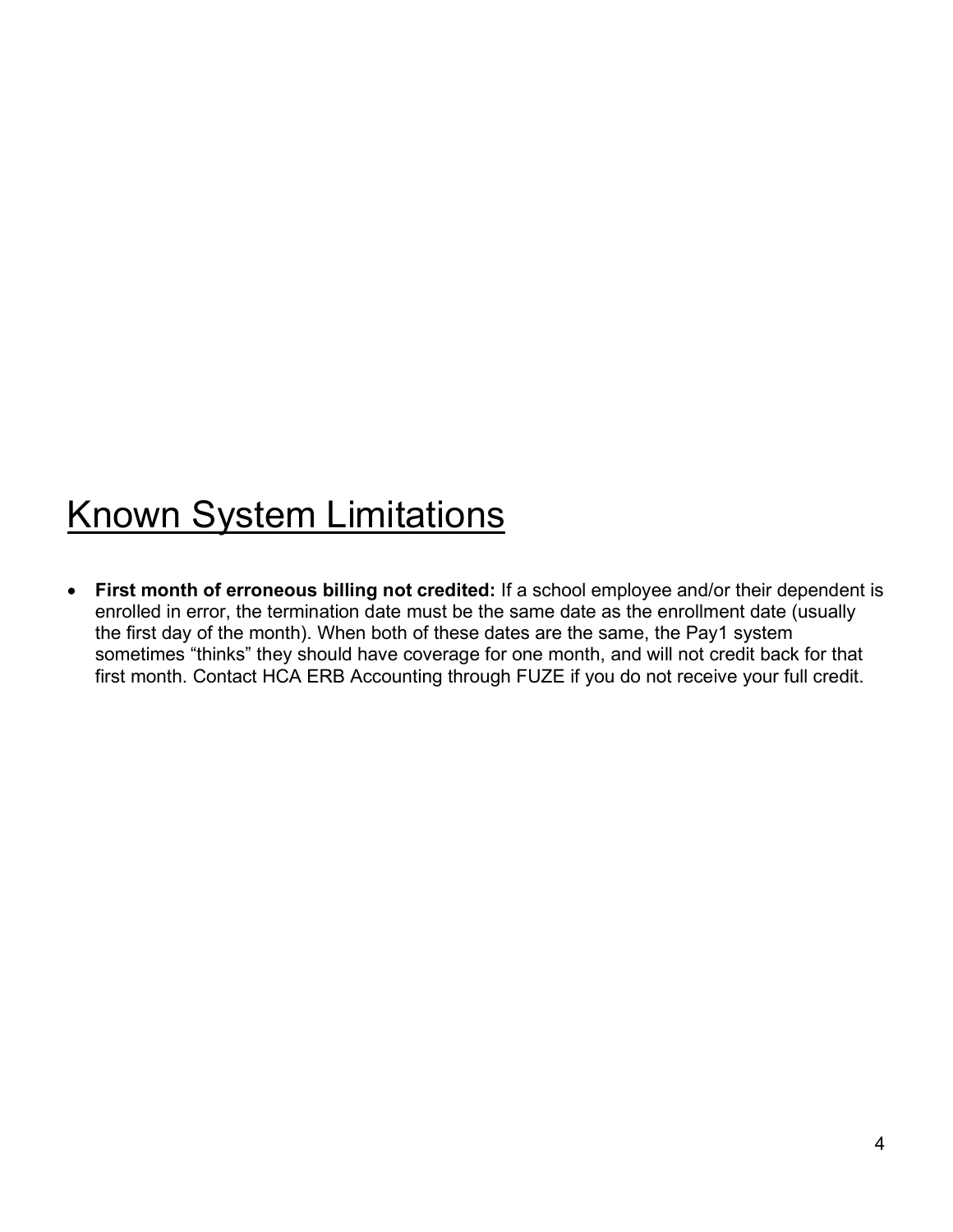### 2022 Billing Dates for SEBB Organizations

**February**<br>**March September**<br>**October November** 

**Coverage Month**<br> **Billing Date (Cycle 4)**<br> **Billing Date (Cycle 4)**<br> **Billing Date (Cycle 4) January 12/15/2021 March 02/15/2022 April 03/15/2021 May 04/15/2022 June 05/13/2022 July 06/15/2022 August 07/15/2022 October 09/15/2022 December 11/15/2022**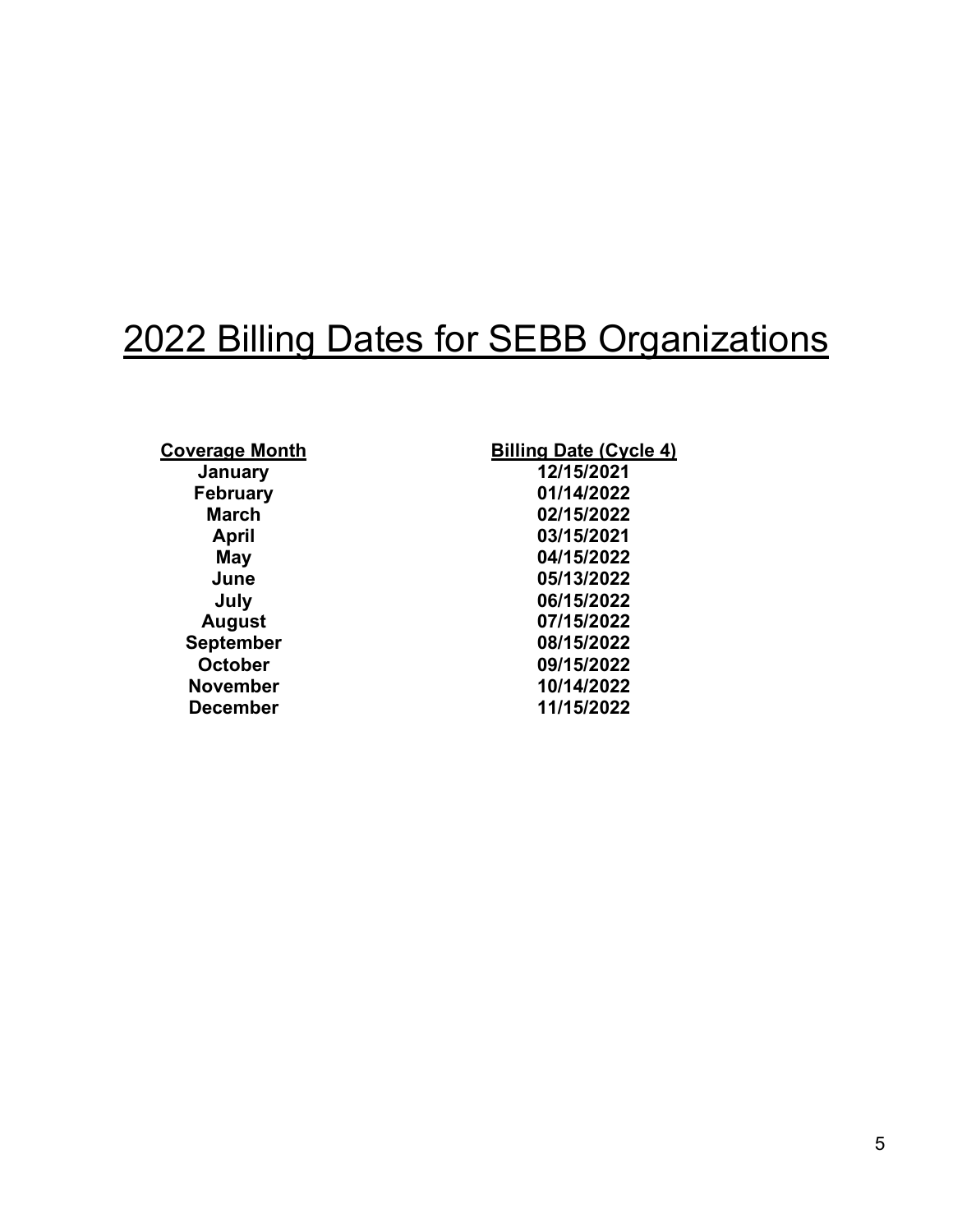### 2022 Plan Codes

| <b>Carrier</b><br><b>Codes</b> | <b>Type</b> | <b>Carrier Name</b>                                                                |  |  |  |  |  |  |
|--------------------------------|-------------|------------------------------------------------------------------------------------|--|--|--|--|--|--|
| KN <sub>1</sub>                | Medical     | Kaiser Permanente NW 1                                                             |  |  |  |  |  |  |
| KN <sub>2</sub>                | Medical     | Kaiser Permanente NW 2                                                             |  |  |  |  |  |  |
| KN <sub>3</sub>                | Medical     | Kaiser Permanente NW 3                                                             |  |  |  |  |  |  |
| KW1                            | Medical     | Kaiser Permanente WA Core 1                                                        |  |  |  |  |  |  |
| KW <sub>2</sub>                | Medical     | Kaiser Permanente WA Core 2                                                        |  |  |  |  |  |  |
| KW <sub>3</sub>                | Medical     | Kaiser Permanente WA Core 3                                                        |  |  |  |  |  |  |
| <b>KWS</b>                     | Medical     | Kaiser Permanente WA SoundChoice                                                   |  |  |  |  |  |  |
| KO <sub>1</sub>                | Medical     | Kaiser Permanente WA Options Access PPO 1                                          |  |  |  |  |  |  |
| KO <sub>2</sub>                | Medical     | Kaiser Permanente WA Options Access PPO 2                                          |  |  |  |  |  |  |
| KO <sub>3</sub>                | Medical     | Kaiser Permanente WA Options Access PPO 3                                          |  |  |  |  |  |  |
| PH                             | Medical     | Premera High PPO                                                                   |  |  |  |  |  |  |
| <b>PP</b>                      | Medical     | Premera Peak Care EPO                                                              |  |  |  |  |  |  |
| <b>PS</b>                      | Medical     | Premera Standard PPO                                                               |  |  |  |  |  |  |
| V                              | Medical     | Uniform Medical Plan Achieve 1                                                     |  |  |  |  |  |  |
| <b>VA</b>                      | Medical     | Uniform Medical Plan Achieve 2                                                     |  |  |  |  |  |  |
| <b>VHSA</b>                    | Medical     | Uniform Medical Plan High Deductible                                               |  |  |  |  |  |  |
| V <sub>1</sub>                 | Medical     | Uniform Medical Plan Plus-UW                                                       |  |  |  |  |  |  |
| V <sub>2</sub>                 | Medical     | Uniform Medical Plan Accountable Care Plan (ACP) Puget<br>Sound High Value Network |  |  |  |  |  |  |
|                                |             |                                                                                    |  |  |  |  |  |  |
| T <sub>1</sub>                 | Vision      | Davis Vision                                                                       |  |  |  |  |  |  |
| T <sub>2</sub>                 | Vision      | EyeMed                                                                             |  |  |  |  |  |  |
| T <sub>3</sub>                 | Vision      | MetLife                                                                            |  |  |  |  |  |  |
|                                |             |                                                                                    |  |  |  |  |  |  |
| 1S                             | Dental      | Uniform Dental Plan                                                                |  |  |  |  |  |  |
| 3S                             | Dental      | <b>Willamette Dental</b>                                                           |  |  |  |  |  |  |
| 4S                             | Dental      | <b>DeltaCare</b>                                                                   |  |  |  |  |  |  |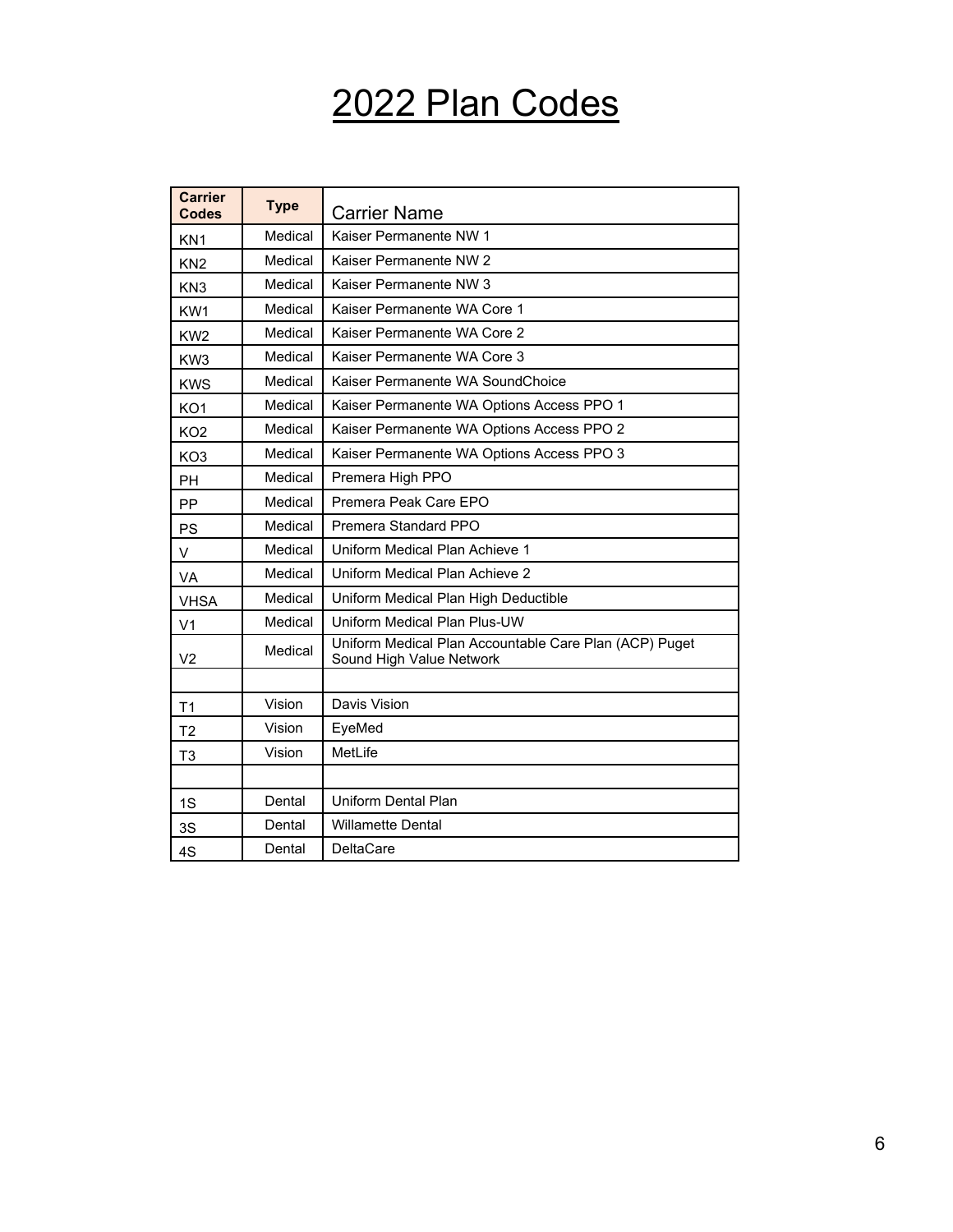### **Billing File**

### **Report Name: Billing File by Agency/Sub**

#### **Accessed: Via SEBB My Account download**



#### **Description:**

- This report shows the total premiums billed for those school employees (and any enrolled dependents on their account) who are enrolled in the designated coverage period, plus any retroactive eligibility changes since the prior billing file. The billing file should be reviewed for accuracy and to ensure that billing correctly matches eligibility information.
- The billing file may include amounts due from previous coverage periods, which are displayed in the coverage period column.
- Please contact HCA ERB Accounting, as soon as possible, if a discrepancy is found.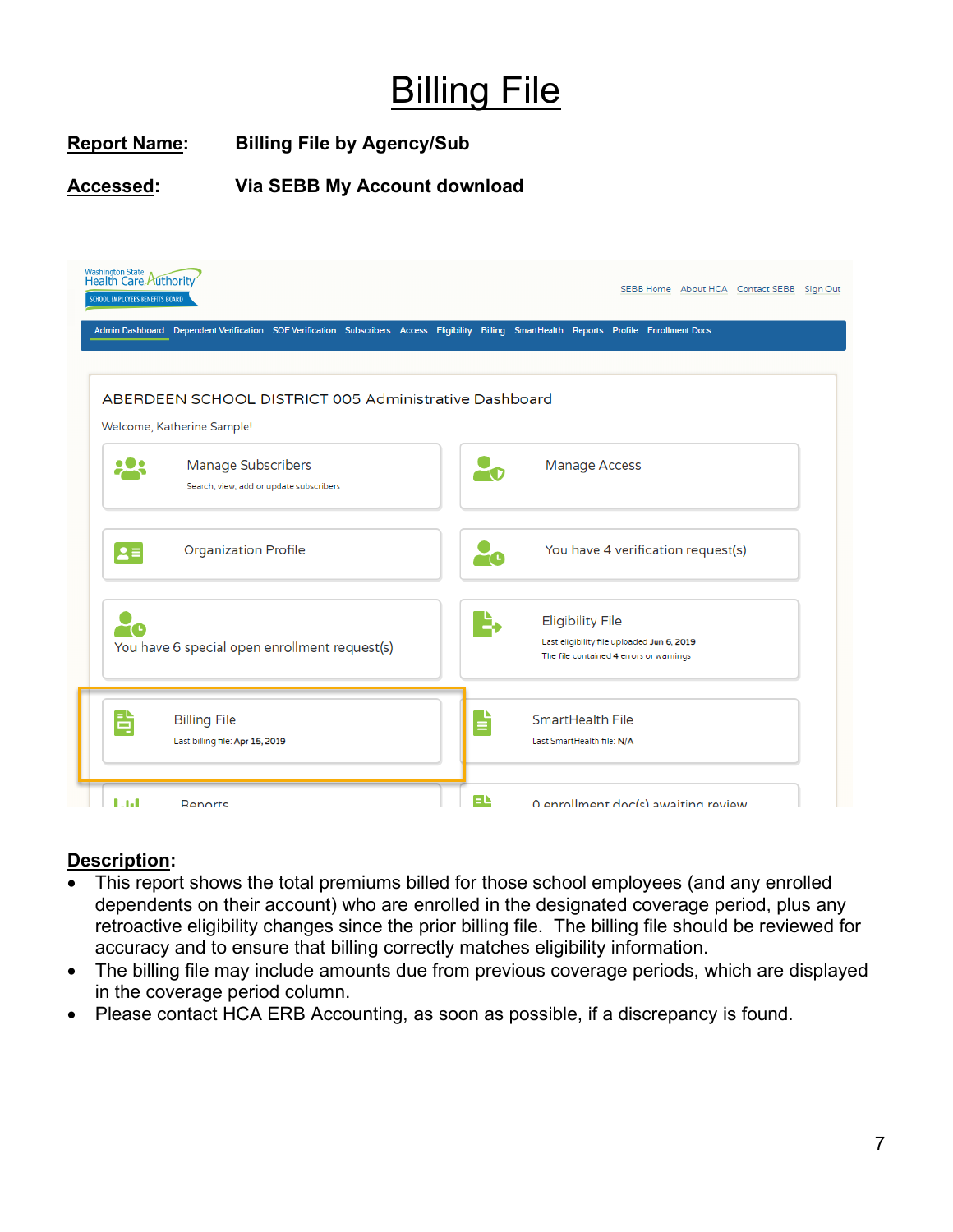### **Timing: Produced monthly at billing cycle 4**

| <b>ADNA SCHOOL DISTRICT 226</b>                            |                      |         |         |                 |                    |              |              |                           |              |             |             |
|------------------------------------------------------------|----------------------|---------|---------|-----------------|--------------------|--------------|--------------|---------------------------|--------------|-------------|-------------|
|                                                            | <b>Billing Files</b> |         |         |                 |                    |              |              |                           |              |             |             |
| Selected Billing File                                      |                      |         |         |                 |                    |              |              |                           |              |             |             |
| 600 D02-BillingFile-April.txt<br>$\boldsymbol{\mathrm{v}}$ |                      |         |         |                 |                    |              |              |                           |              |             |             |
|                                                            |                      |         |         |                 |                    |              |              |                           |              |             |             |
|                                                            | X Export to Excel    |         |         |                 |                    |              |              |                           |              |             |             |
| Age T                                                      | Last T               | First T | ۳<br>MI | <b>SSN</b><br>▼ | Tran $\top$        | Tran $\top$  | $Cov$ $\top$ | Bat T                     | Hea <b>T</b> | Den T       | Visi $\top$ |
| $\mathbf{1}$                                               | Corey                | Ixer    | S       | 8794317<br>77   | 12/20/2<br>$\circ$ | 0            | 202001       | 2694602<br>0              | ONLH         | ATAC        | <b>RTZD</b> |
| $\overline{c}$                                             | Bianka               | Rannie  | P       | 7668754<br>05   | 03/05/2<br>$\circ$ | 8            | 202001       | 3754060<br>$\circ$        | MHAW         | AGLF        | <b>MXRU</b> |
| 3                                                          | Laney                | Twomey  | $\top$  | 8762625<br>64   | 10/12/2<br>$\circ$ | $\mathbf{1}$ | 202001       | 1414466<br>$\overline{2}$ | LUAD         | IGFL        | NDWE        |
| 4                                                          | Athene               | Mewe    |         | 3285384<br>49   | 12/19/2<br>$\circ$ | 8            | 202001       | 7252798<br>$\overline{a}$ | QIQA         | <b>BCSO</b> | <b>SXRX</b> |
| 5                                                          | Elisabett            | Clapp   | M       | 1521677         | 10/22/2            |              | 202001       | 6194995                   | ZJHM         | ZRQT        | GQZO        |

### **Field Definition**

Your organization's name appears in the top left corner of the billing statement.

The Pay1 system has assigned a unique organization number to ensure your account is properly billed and credited. It is the "Employer Agency Code" shown in the "Selected Billing File" box, as well as on each line of your employees-column titled "Employer Agency Code", e.g., 600-A01, 600- D05, etc.

Employees are listed alphabetically by last name, first name and middle initial.

Reading across the page, the next column is the employee's social security number (**SSN**).

**Transaction date** is the date the transaction occurred.

**Transaction type** indicates an invoice (**I**) or credit (**C**).

**Coverage Period** indicates the coverage period, year and month (**YYYYMM**) the transaction relates to.

**Batch Number** is assigned by the billing system and shows the source of the transaction: **DLYmmdd** is a system-generated transaction due to an eligibility change **ADJmm/dd** is a manual adjustment made by HCA ERB Accounting staff **INVmmyy** is system-generated billing from the monthly billing cycle

**Health Carrier Code** indicates the medical insurance carrier for which the bill was created. **Health Family Composition** i.e. Full Family, EE (employee) and spouse, EE only, EE and children or waive.

**Dental Carrier Code** indicates the dental carrier and plan selected.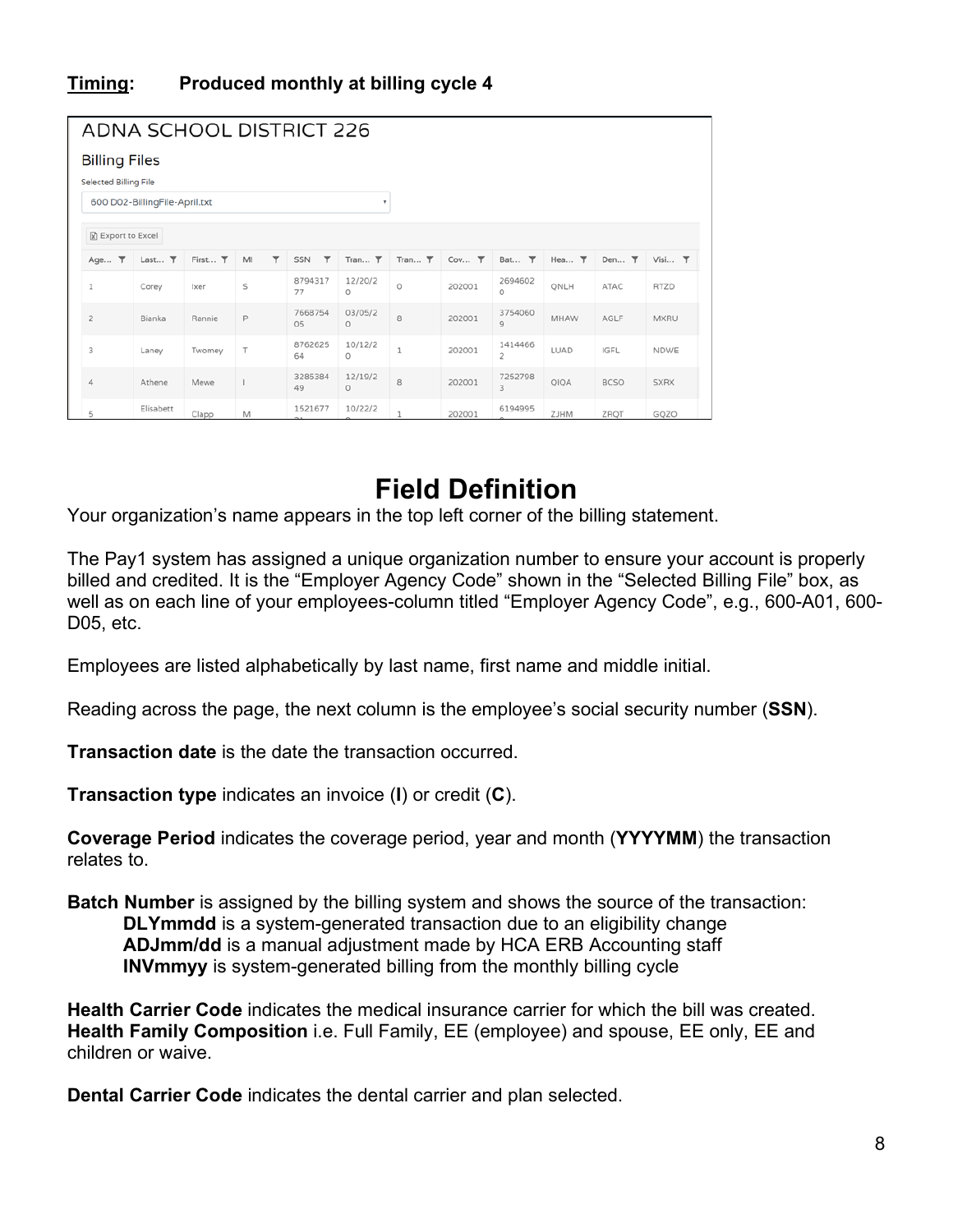**Dental Family Composition** i.e. Full Family, EE (employee) and spouse, EE only, EE and children or waive.

**Vision Carrier Code** indicates the vision carrier and plan selected.

**Vision Family Composition** i.e. Full Family, EE (employee) and spouse, EE only, EE and children or waive.

**Transaction Amount** is the total amount to be remitted to HCA, includes employer contributions, employee health premium, tobacco surcharge (if applicable) and spousal surcharge (if applicable).

**Employee Health Premium Amount** is the employee's portion of the heath premium.

**Tobacco-use Surcharge** if applicable.

**Spousal Surcharge** if applicable.

**LTD Supplemental Percentage Rate** formatted .00000

**Employer Contribution** or "Funding Rate"

**Current Month Invoice of SEBB Organization** is total current month's billing for all employees, **SSN** is 000000000 and **Last Name** is Total

**Balance Forward Amount of SEBB Organization** is any outstanding balance or credit that remained on the account from previous months when the current month's billing was created. **SSN** is 000000000 and **Last Name** is Total

#### **Total Amount Due from SEBB Organization**

Download in Excel format example:

|   | A                          | B                         |                                 |     |                    |                            | G                   | Н                        |                  |                               | К                                |                            | M                                   | N                            | $\circ$                                        |
|---|----------------------------|---------------------------|---------------------------------|-----|--------------------|----------------------------|---------------------|--------------------------|------------------|-------------------------------|----------------------------------|----------------------------|-------------------------------------|------------------------------|------------------------------------------------|
|   | Employer<br>Agency<br>Code | <b>Employee Last Name</b> | Employee First Employee<br>Name | lмı | SSN/ITIN           | <b>Transaction</b><br>Date | Transaction<br>Type | Coverage Batch<br>Period | Number           | <b>Health</b><br>Carrier Code | <b>Health Family Composition</b> | <b>Dental Carrier Code</b> | <b>Dental Family</b><br>Composition | <b>Transaction</b><br>Amount | Employee<br><b>Health</b><br>Premium<br>Amount |
|   | $600D02$ TOTAL             |                           |                                 |     | 000000000          |                            |                     | 201901                   |                  |                               |                                  |                            |                                     | 00,000.00                    | 00,000,00                                      |
|   | 3 600D02 COREY             |                           | <b>IXER</b>                     |     | 879431777 20191202 |                            |                     |                          | 201901 INV0120 V |                               | EE AND SPOUSE                    | EE AND SPOUSE              | EE AND SPOUSE                       |                              | \$1,140.00 00,224.00                           |
|   |                            | 4 600D02 BLANKA           | <b>RANNIE</b>                   |     | 766875405 20191202 |                            |                     |                          | 201901 INV0120 V |                               | EE AND SPOUSE                    | EE AND SPOUSE              | <b>FULL FAMILY</b>                  |                              | \$1,190.00 00,224.00                           |
|   | <b>600D02 LANEY</b>        |                           | <b>TWOMEY</b>                   |     | 876262564 20191202 |                            |                     |                          | 201901 INV0120 V |                               | <b>EE ONLY</b>                   | EE ONLY                    | <b>EE ONLY</b>                      |                              | \$1,023.00 00,107.00                           |
| 6 |                            | 600D02 ATHENE             | <b>MEWE</b>                     |     | 328538449 20191202 |                            |                     |                          | 201901 INV0120 V |                               | <b>EE ONLY</b>                   | <b>FULL FAMILY</b>         | <b>FULL FAMILY</b>                  |                              | \$1,023.00 00,107.00                           |
|   |                            | 600D02 ELISABETT          | <b>CLAPP</b>                    | М   | 152166721 20191202 |                            |                     |                          | 201901 INV0120 V |                               | <b>FULL FAMILY</b>               | <b>FULL FAMILY</b>         | <b>FULL FAMILY</b>                  |                              | \$1,220.00 00,304.00                           |

Note, not all columns are shown above

Download instructions:

- Open Excel and import the data "From Text"
- Click on Open file
- Navigate to the folder where you downloaded the file
- Select the file that you downloaded (you might have to change the file type from "All Excel files" to "All files"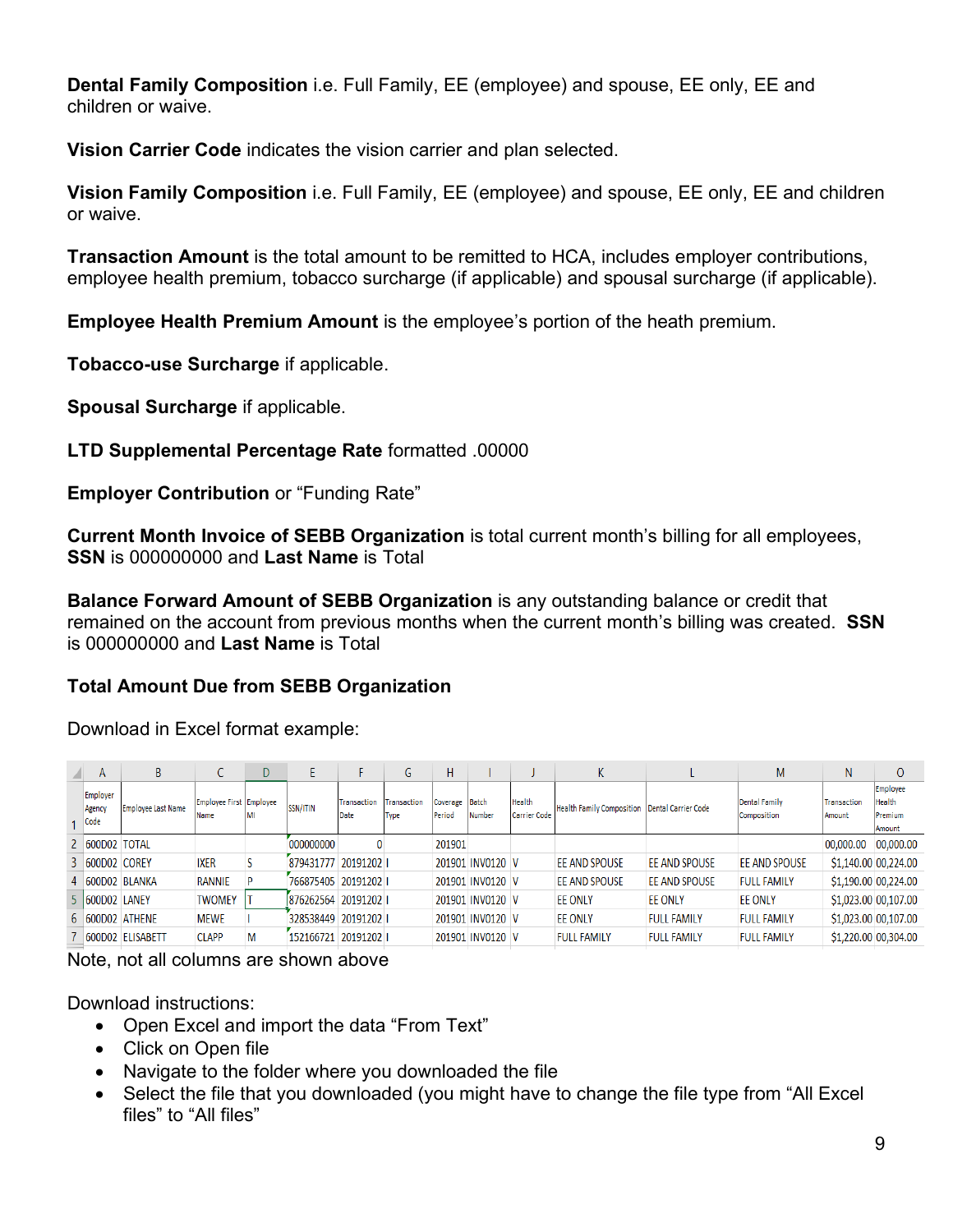- On page 1 of the Text Import Wizard pop-up, choose "delimited" as the file type
- On page 2 of the Text Import Wizard pop-up, check the Semicolon box as the delimiter
- On page 3 of the Text Import Wizard pop-up, click Finish

### Reconciling Your Account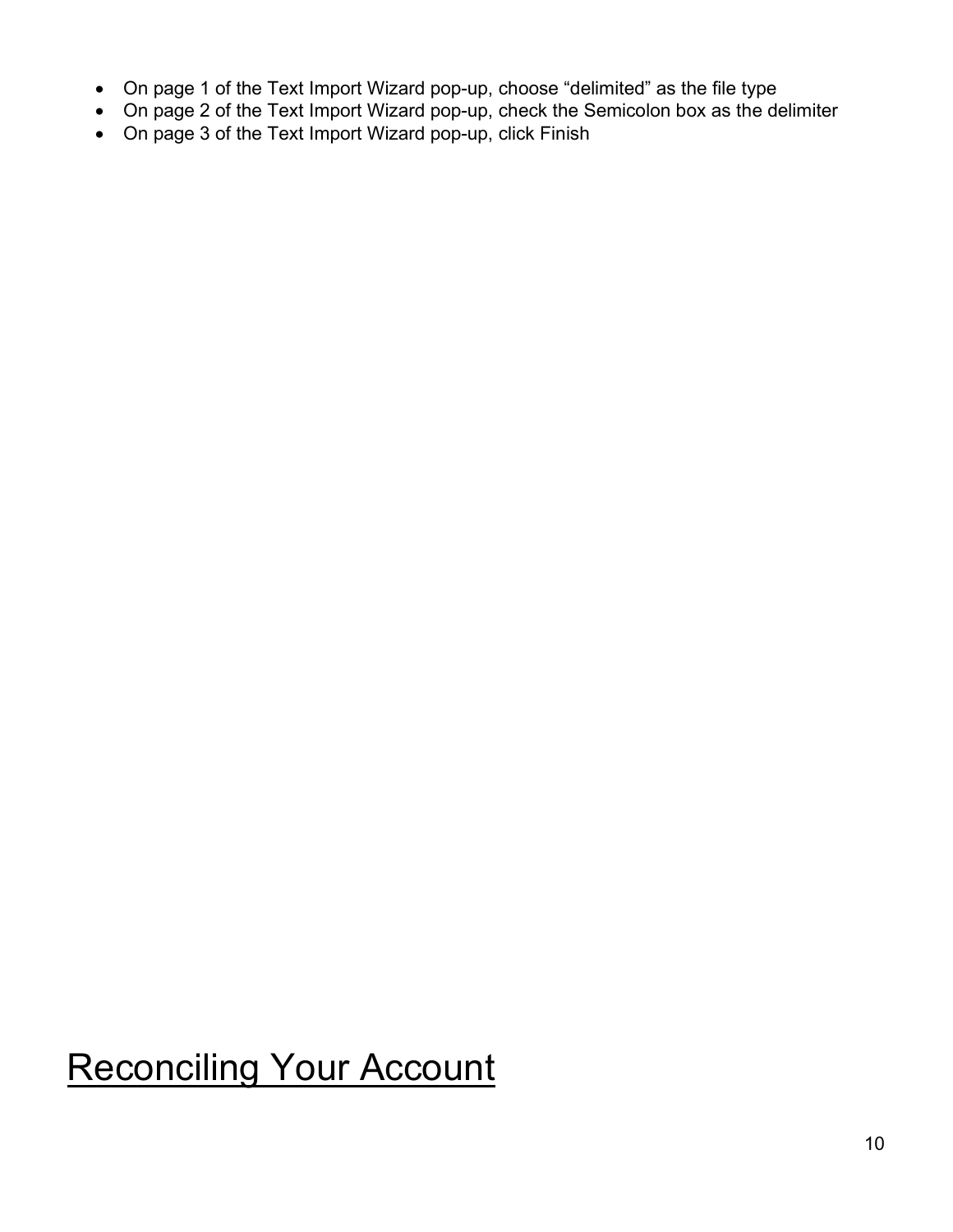#### **In order to determine adjustments needed, we recommend the following:**

- 1. Review billing files downloaded from SEBB My Account to verify that necessary HCA adjustments appear and that the adjustment amounts are correct.
- 2. Compare the detail billing from HCA to your records (generally payroll deduction reports).
- 3. Use the enclosed "Reconciliation Assistance Chart" to determine the cause and solution for any discrepancies revealed by the comparison.

#### **RECONCILIATION ASSISTANCE CHART**

| Problem                                                                                                                       | Cause                                                                                                                                                                                                                                                                | Solution                                                                                                                                                                                                       |
|-------------------------------------------------------------------------------------------------------------------------------|----------------------------------------------------------------------------------------------------------------------------------------------------------------------------------------------------------------------------------------------------------------------|----------------------------------------------------------------------------------------------------------------------------------------------------------------------------------------------------------------|
| HCA did not bill<br>for an employee                                                                                           | Employee's<br>coverage has not<br>been enrolled (i.e.,<br>keyed in the<br>system)                                                                                                                                                                                    | Key enrollment in SEBB My Account<br>1.<br>2.<br>Contact the Employees and Retirees Benefits (ERB) Division Outreach<br>and Training either via FUZE or 1-800-700-1555 concerning retroactive<br>enrollment.   |
| <b>HCA billed for</b><br>terminated<br>employee                                                                               | Employee's<br>coverage has not<br>been terminated in<br>the system                                                                                                                                                                                                   | Key termination in SEBB My Account<br>1.<br>Contact the Employees and Retirees Benefits (ERB) Division Outreach<br>2.<br>and Training either via FUZE or 1-800-700-1555 concerning retroactive<br>terminations |
| For termed<br>employee -<br>employer (ER)<br>amount<br>refunded, but<br>employee (EE)<br>amount not<br>refunded               | <b>HCA</b> system<br>limitation                                                                                                                                                                                                                                      | Contact HCA ERB Accounting for billing correction<br>1.                                                                                                                                                        |
| <b>Billing amount</b><br>(ER or EE)<br>doesn't match<br>between the<br>HCA billing and<br>your<br>organization<br>calculation | Problem can be<br>either HCA or your<br>organization<br>1. HCA's<br>enrollment<br>doesn't match<br>your<br>organization's<br>enrollment Your<br>organization<br>paid incorrect<br>rate (may have<br>used payroll<br>deduction<br>amount and not<br>the billing file) | Check actual enrollment; correct enrollment as needed<br>1.<br>2.<br>Contact HCA ERB Accounting for billing correction                                                                                         |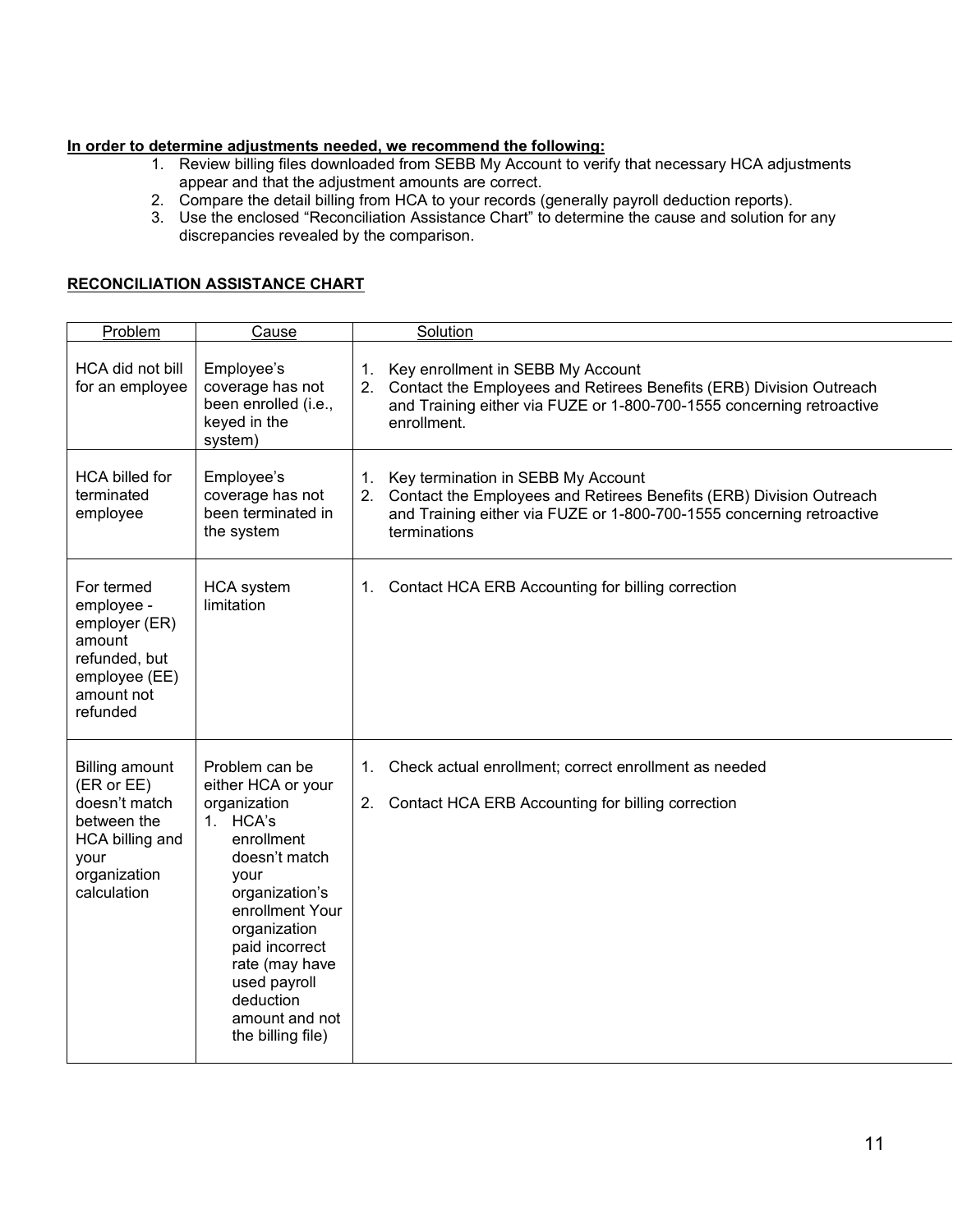### **Reconciliation Notes**

- **It is your SEBB Organization's responsibility to reconcile your billing records to HCA's.**
- **HCA ERB Accounting staff are unable to determine your SEBB Organization's reconciliation as your monthly payment posts as a lump sum to your SEBB Organization's account and as such, we are unable to determine the amount of premiums you intended to pay for each subscriber.**
- **Each month, you need to compare your payroll records to the HCA billing file for differences between what you were billed and what you expected to be billed.**
- **For any differences noted, you need to determine the cause and determine if the error occurred on your side or on the HCA side.**
- **If the error is caused by an enrollment change that has not been keyed or has been keyed incorrectly, please contact the ERB Division Outreach & Training via FUZE for assistance or at 1-800-700-1555.**
- **If the eligibility is correct, but the billing is still wrong, please contact the HCA ERB Accounting via FUZE.**
- **Differences caused by your SEBB Organization can be corrected on your next payment and need to be reported to HCA via FUZE.**
- **Differences caused by HCA billing should be reported immediately to HCA ERB Accounting staff, via FUZE, for correction.**
- **Re-check the previous month's differences on next month's bill to see if it was corrected. HCA billing errors should be corrected within two billing cycles of being reported. Contact HCA ERB Accounting staff again if the discrepancies still haven't been corrected.**
- **Per the HCA "Retroactive Termination Policy 19-1. If the termination isn't processed timely, you could end up being responsible for premiums for those months the employee wasn't eligible for coverage.**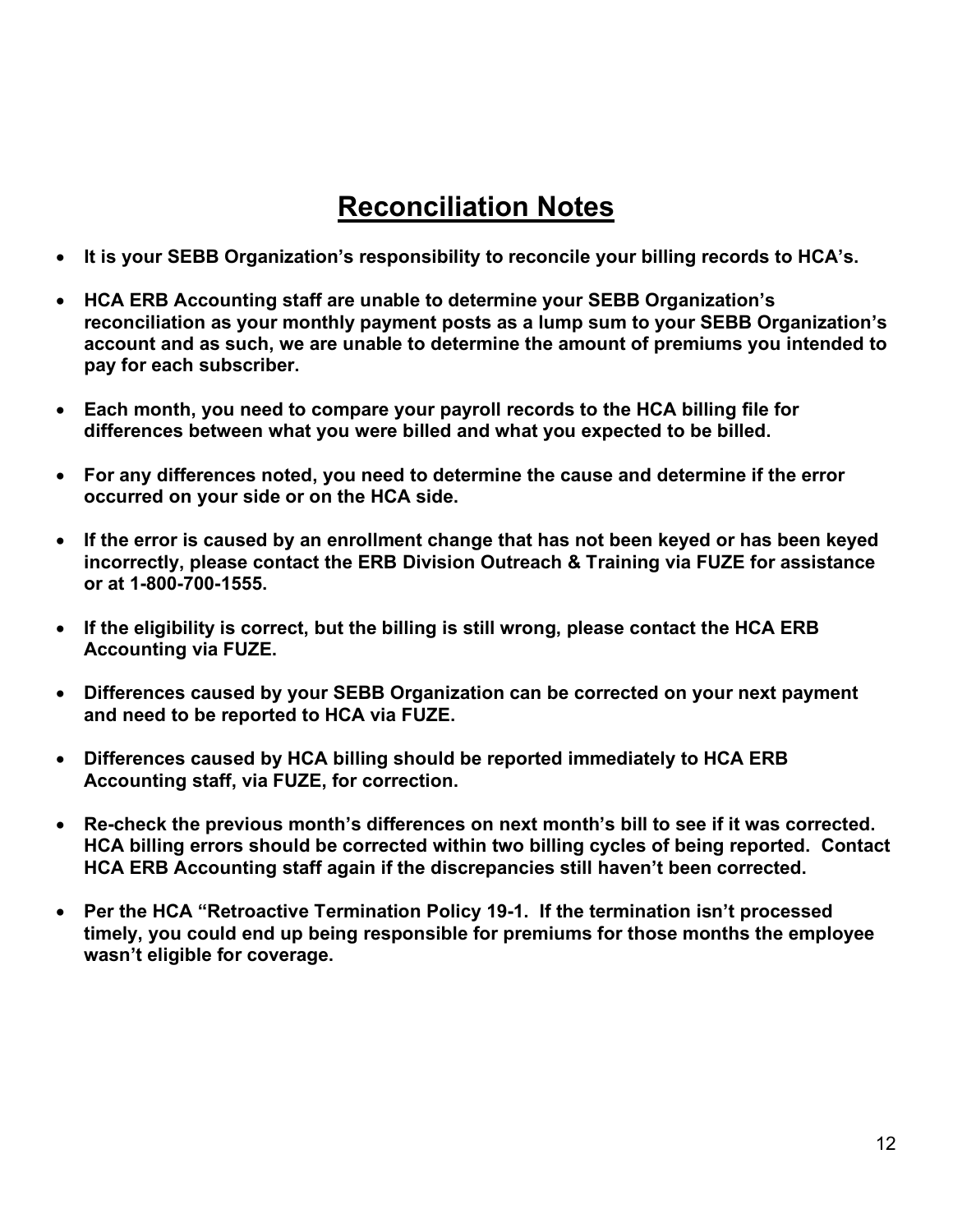### SEBB Organization Reminders

#### **Be mindful of invoice cycle dates when making enrollment or accounting changes** –

- Cutoff for eligibility and accounting changes is the 12<sup>th</sup> of each month.
- Changes submitted after that date may not be reflected on the upcoming billing statement, but on the subsequent one instead.

#### **Read your billing file carefully** –

- What appears to be a double invoice may be billing for prior month(s) and current month.
- The coverage period field will indicate the month(s) which are invoiced for each employee.

#### **Eligibility and accounting changes should be reflected on your billing file within two months of entering/reporting them to HCA** –

• If you have entered such a change and your billing file does not reflect the change within two months, contact HCA ERB Accounting for follow-up.

#### **Take credits only once** –

• If you take the credit before it appears on your billing file, and then take it again when it does appear on a future billing file, your account will be out of balance with HCA and you may receive a past due notice.

#### **Ensure your "Agency" and "Sub-Agency" are noted on your payment** –

- If you mail your payment to the Seattle lockbox without this information, the bank will not process the payment.
- This will delay posting of the payment to your account.

#### **Keep your account reconciled within 60 days of receiving each invoice.**

- **This will prevent you receiving a Past Due Letter,**
- **Contact the HCA ERB Division Outreach and Training unit directly (via FUZE or at 1-700-1555) for eligibility or enrollment questions.**
- HCA ERB Accounting can only assist you with billing questions.

#### **Contact HCA ERB Accounting if the subscriber's eligibility is correct, but the billing file is incorrect**

• FUZEs are preferred over telephone calls as it gives us reference documentation for any adjustments that must be done.